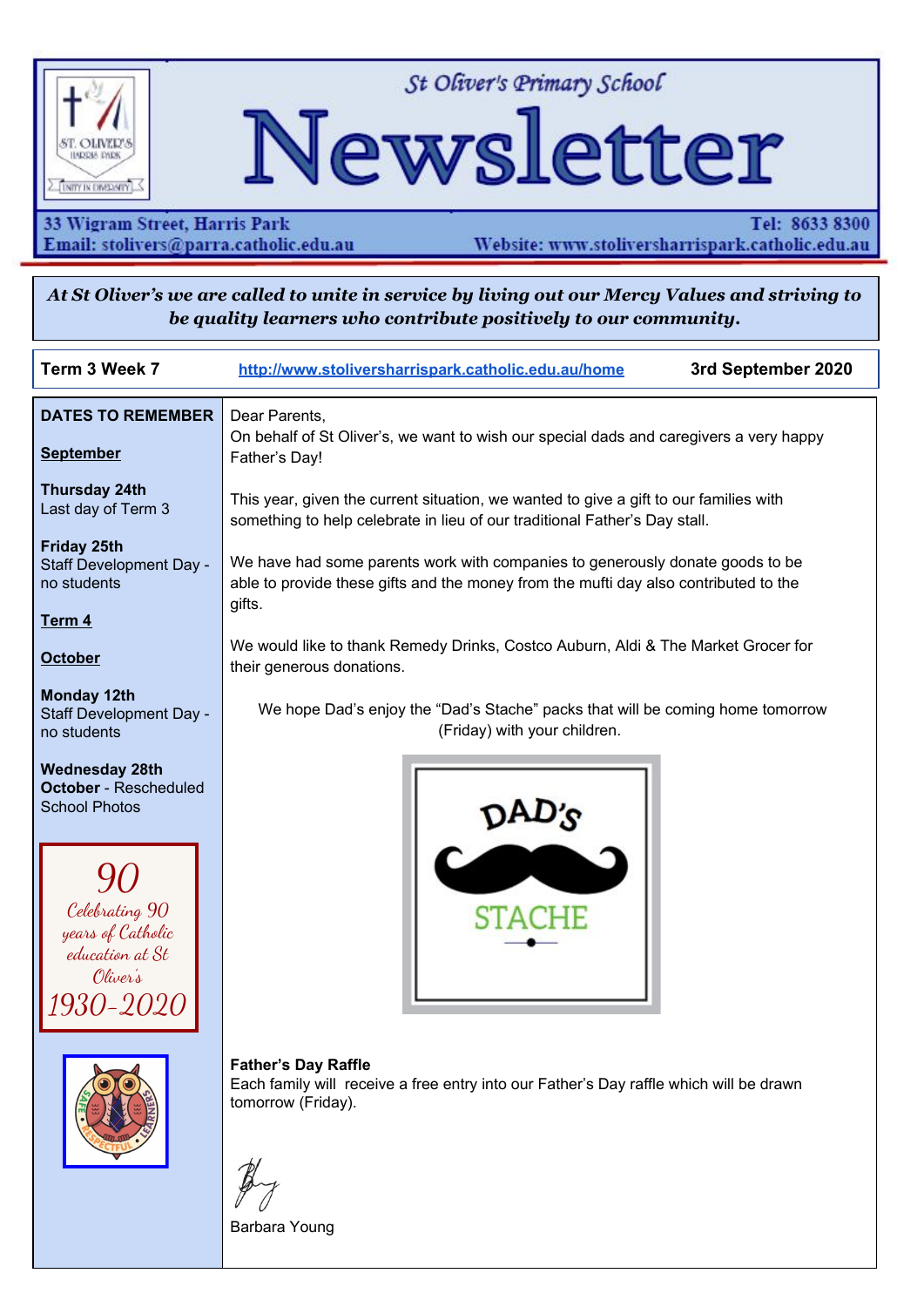## **SOCIAL JUSTICE SUNDAY August 30th**

## **TO LIVE LIFE TO THE FULL: MENTAL HEALTH IN AUSTRALIA TODAY**

The COVID-19 pandemic is affecting the mental health of many members of our parishes, schools and communities. Understanding mental health will help us to be aware of those who need our support. In the Social Justice Statement 2020-21, To Live Life to the Full: Mental health in Australia today, the Bishops invite us all to reject stigmatisation, to work for the transformation of social determinants of mental ill-health, and to call for policies and service provision that meets the needs of the poorest and most marginalised members of our community.

Watch Bishop Vincent Long's address to the Diocese of Parramatta below and [Download](https://socialjustice.catholic.org.au/2020/07/03/social-justice-statement-2020-21/) the Social Justice [Statement](https://socialjustice.catholic.org.au/2020/07/03/social-justice-statement-2020-21/) 2020-21 and other resources

## Prayer for 'To Live life to the full'

| in body, mind and spirit.                                                          | Jesus, you invite us all into the fullness of life.<br>May we support one another to flourish<br>Strengthen our commitment to ensure<br>that nobody falls through gaps in our systems of care. |
|------------------------------------------------------------------------------------|------------------------------------------------------------------------------------------------------------------------------------------------------------------------------------------------|
| People called you mad.<br>Help us to recognise you<br>ill-health<br>organisations. | in those who suffer mental ill-health today.<br>Show us how to eliminate stigmatisation of mental<br>from our parishes, schools, communities and                                               |
| You drew near to those<br>May we too feel your nearness                            | who were suffering in body or mind.<br>when we struggle with mental health challenges.<br>May we be one as members of Your Body.                                                               |
| of love and true compassion.<br>to reach out to all people in need.<br>inclusion.  | You invite us to share in your ministry<br>May we be empowered by your Spirit<br>May we build communities of welcome and                                                                       |
|                                                                                    | Amen                                                                                                                                                                                           |

#### **Student prayer**

Dear God, please help everyone that I have in my life get through 2020, and this whole pandemic before anything worse happens this year. Please make me be able to strive more towards you and do my best to be able to get closer to you in a spiritual sense. I will always try my hardest to always talk and pray to you. Amen. Christopher Yr6

#### **Swimming Program 2020 - Cancelled**

Due to Covid19 we have had to cancel our Swimming program this year.

This was part of the Activity fee on the 2020 School fees.

Parents who have paid the 2020 school fees in full will receive a reduction on their 2021 school fees of \$110.00. If parents have not completed payment of their 2020 fees, they may choose to reduce the total by \$110.00. Any enquiries, please contact Anna Small at the school office.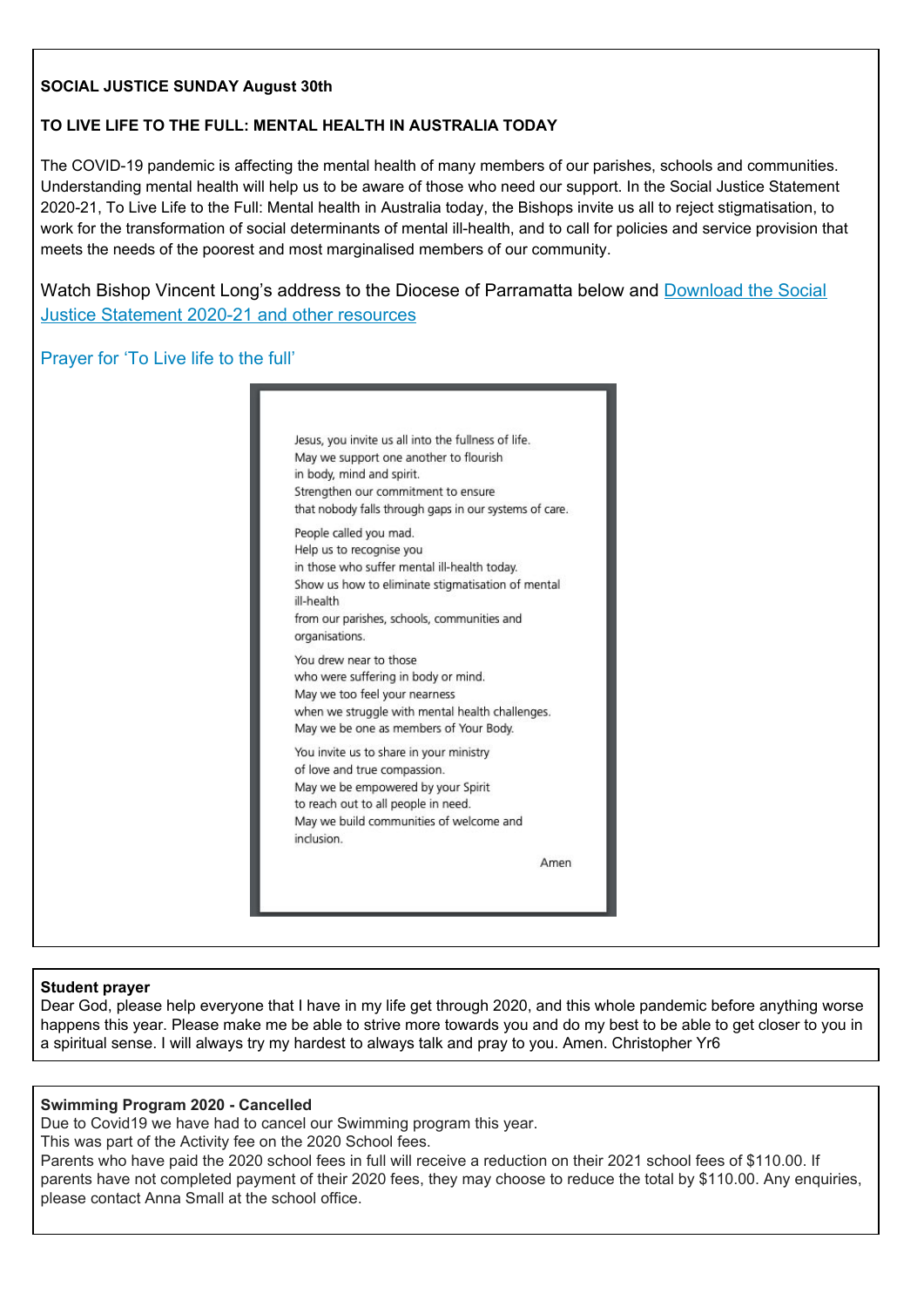#### **New Draft Curriculum**

St Oliver's as a part of the Catholic Diocese of Parramatta takes the responsibility to teach your children the Catholic Faith very seriously.

Last Friday Ms Young shared via SkoolBag, Fr Chris' response on behalf of the Catholic Diocese of Parramatta to the recent media and also more information regarding the New Draft Curriculum in Religious Education.

Please take a moment to read the documents through SkoolBag.

#### **More information**

We understand that many of you may have questions.

The Catholic Education Diocese of Parramatta website contains podcasts and videos which discuss and demonstrate the rationale and the process we have followed. These can be found at

[https://www.parra.catholic.edu.au/News-and-Events/Planning-for-the-Future/New-curriculum-to](https://www.parra.catholic.edu.au/News-and-Events/Planning-for-the-Future/New-curriculum-to-)[connect-faith-learning-and-life](https://www.parra.catholic.edu.au/News-and-Events/Planning-for-the-Future/New-curriculum-to-)

There is also a dedicated email address for your questions. Please send any questions you may have to [feedback@parra.catholic.edu.au](mailto:feedback@parra.catholic.edu.au).

The process is evolving, and the Diocese is keen to hear from our Catholic community.

Like you, we want to share the gift of our Catholic faith with the young people of St Oliver's.

## **PBS4L NEWS FOCUS WEEK 7**



**OLI'S STAR CLASS**

We are safe. Safe games on the playground.

Congratulations to Year 4



## Celebrating 90 years of Catholic education at St Oliver's 1930-2020

## **History of St Oliver's A History of Harris Park**

**Rosehill** is named after James Ruse who arrived on the First Fleet. He had been sentenced to seven years' transportation to Australia. Ruse applied to Governor Arthur Phillip for a land grant who allocated him an allotment. The area at the time was known as Ruse Hill (now Rosehill). He was the first convict to be granted land in the colony in this area in 1791. James Ruse developed Australia's first private farm known as **Experiment Farm**, which sowed the first wheat in Australia.

### **Catherine McAuley Westmead Enrolling Now for Year 7 2022**

Contact the school on 9849 9100 or visit our website for an enrolment pack. Applications close at the end of March 2021. For enrolment criteria please refer to our school website.

Tours of the school campus will be held in Term 4 - Tuesday 10th November & Friday 4th December 2020.

**Catherine McAuley, 2 Darcy Road, Westmead / www.mcauley.nsw.edu.au**

## **2 Day School Holiday Camp** Rush Hour Australia 1300 007 874 Old Saleyards Gladstone St, Parramatta 8.30am to 3.30pm Sep 30/ Oct 7/8 K - Yr 7